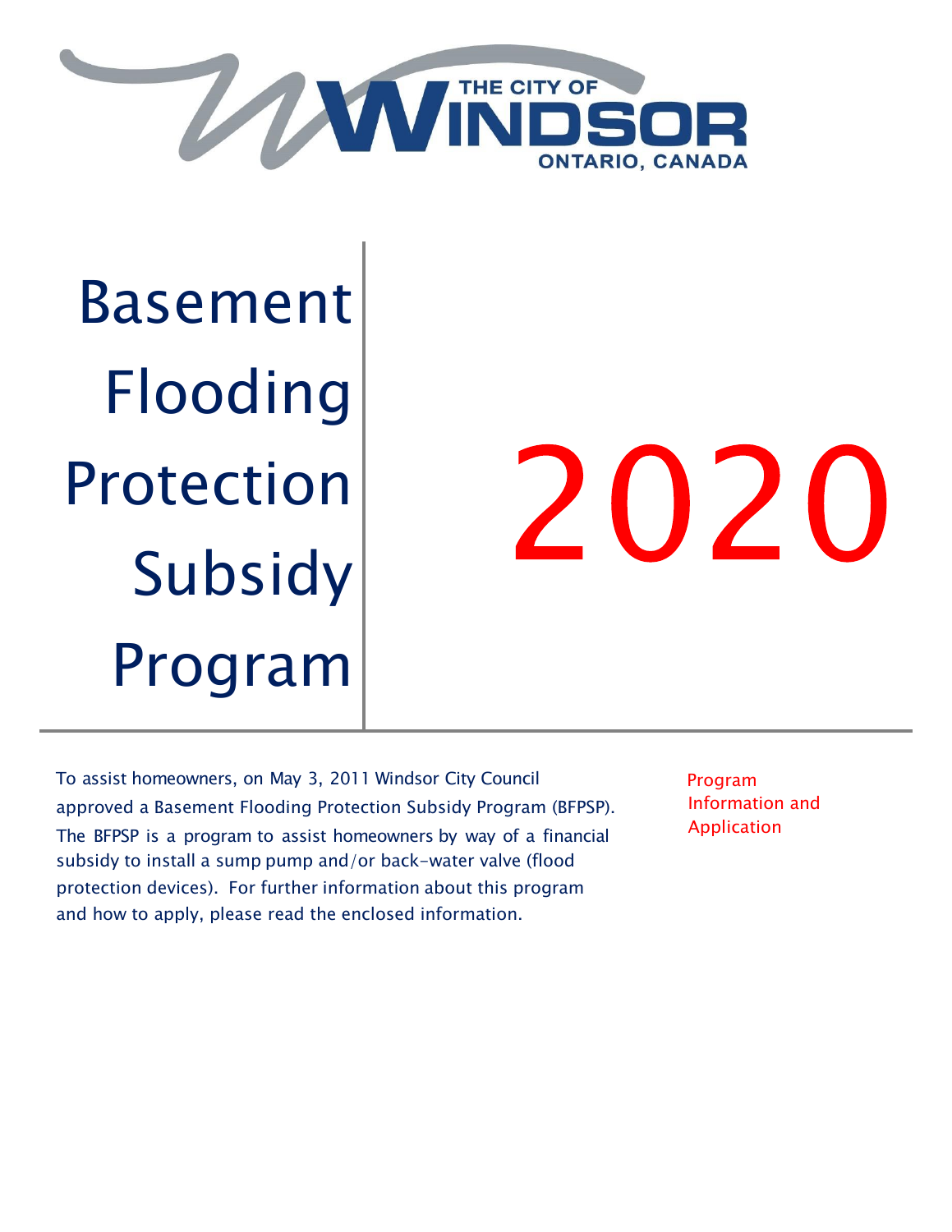The City of Windsor makes improvements annually to the complex system of underground pipes, sewers and catch basins. These improvements alone cannot completely protect a home from basement flooding. With increasingly frequent and severe weather events related to climate change, it is essential that residents take the appropriate action to reduce the risk of basement flooding on their own private property.

### What is it?

The City is offering residents a financial subsidy to install a sump pump, sump pump overflow, a back-water valve and/or disconnect foundation drains from the floor drain. The amount of subsidy that may be available to residents is described below:

### Basement Flooding Protection Subsidy – Eligible Amounts

- Install Backwater Valve(s) (Licensed plumber required) 100% of cost (\$1,000 maximum)
- Install sump pump with sump pump overflow and disconnect foundation drains from floor drain 100% of cost (\$1,750 maximum)
- Install only sump pump overflow to discharge outside to surface (applies to existing sump pumps only) 100% of cost (\$300 maximum)
- Install backwater valve and sump pump with sump pump overflow 100% of cost (\$2,800 maximum)
- Disconnect foundation drains from floor drain and/or dye testing and Camera work as required 100% of cost (\$400 maximum) •

## Disputes with respect to qualifying work will be resolved by the City Engineer and/or the Chief Building Official or their designate.

### \*\*THE MAXIMUM LIFETIME ELIGIBLE SUBSIDY LIMIT IS \$2,800 PER PROPERTY\*\*

### What the program does not cover:

- 1. Replacement of existing sump pump
- 2. Upgrade of sump pump
- 3. Addition of another sump pump
- 4. Installation of a sump pump when foundation drains are already separated from floor drain or sanitary sewer
- 5. Work performed for which a permit cannot be obtained.
- 6. Supply and installation of an electro-pneumatic backwater valve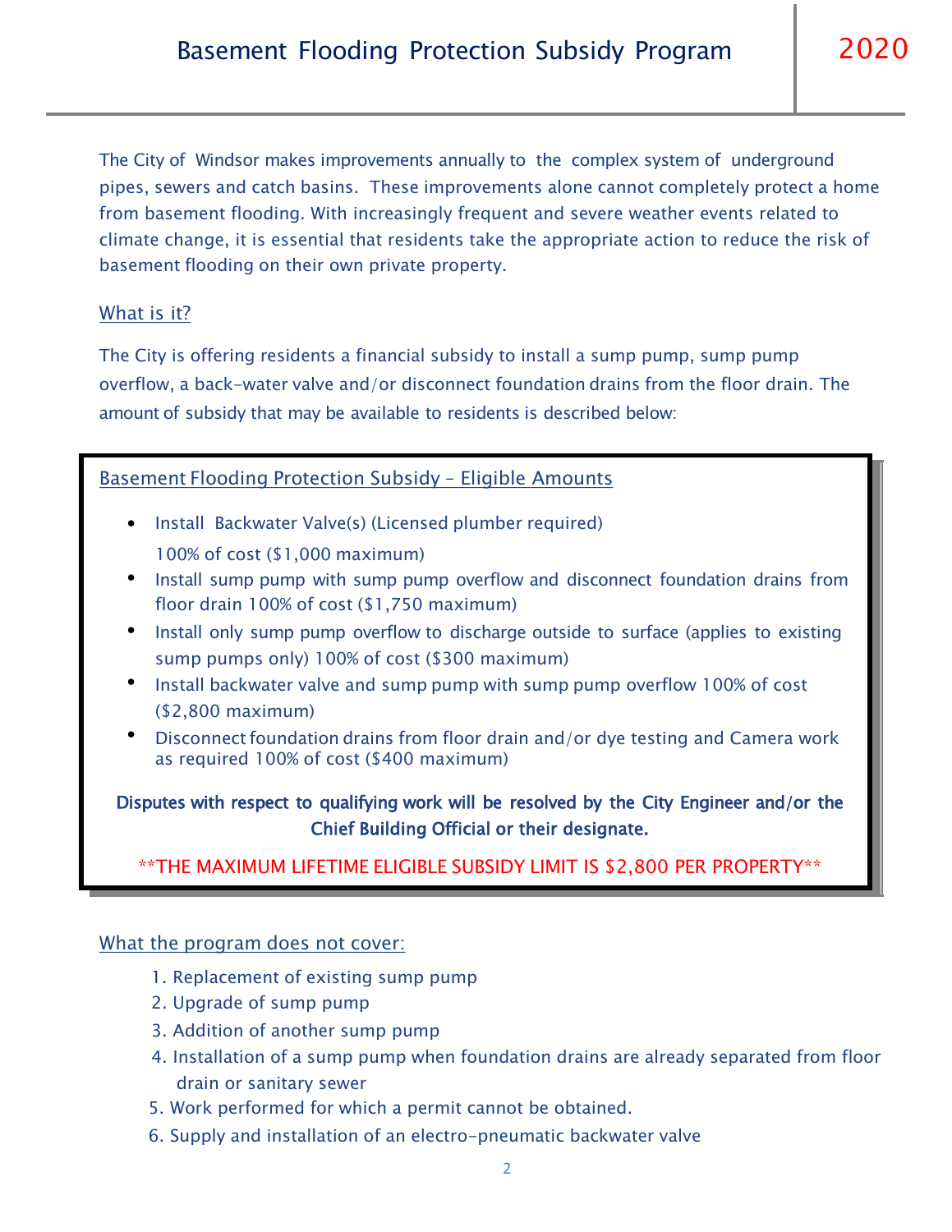### Subsidy Requirements:

1. ALL eligible basement flooding protection work MUST be performed by a contractor/licensed plumber or master plumber. If a backwater valve is installed by a contractor, a licensed plumber must certify its installation.

\*\*\*Any work performed by a homeowner themselves DOES NOT qualify for subsidy\*\*\*

### Who is eligible for this program?

This program is available to owners of existing residential dwellings (single family and duplex homes) located in the City of Windsor.

How do I take advantage of this subsidy program and what is the process?

- 1. Start by submitting your application on-line (prior to any work commencing) at: https://publicforms.citywindsor.ca/basementfloodingprotection/create
- 2. Your application will be screened initially to determine if the property is located in the City of Windsor and whether it qualifies for the program.
- 3. If this condition is met, an Administrative Inspector will contact you to arrange to visit your residence and determine the eligible work for subsidy under this Program. This is called a 'Courtesy Inspection' and is completed prior to work commencing.
- 4. Applicants can then proceed to obtain quotes to perform the eligible work.
	- a. A master plumber or licensed plumbing contractor (should be able to present a current City of Windsor license) must certify the backwater valve installation. If you have any concerns about whether or not the plumber is licensed, please contact 311. Please note that the City's Licensing Department cannot recommend specific plumbing contractors or provide a list of licensed plumbing contractors.
	- b. The plumbing contractor must use material or fittings that are approved by the Ontario Building Code.
	- c. A building plumbing permit and an approved final inspection must be obtained for backwater valve and sump pump installations.
	- d. If a sump pump is installed, please ensure the disconnection or capping of leads to the floor drain.
- 5. Have the work performed. (We recommend that you do not pay the plumbing contractor in full until the building permit has an approved final inspection.)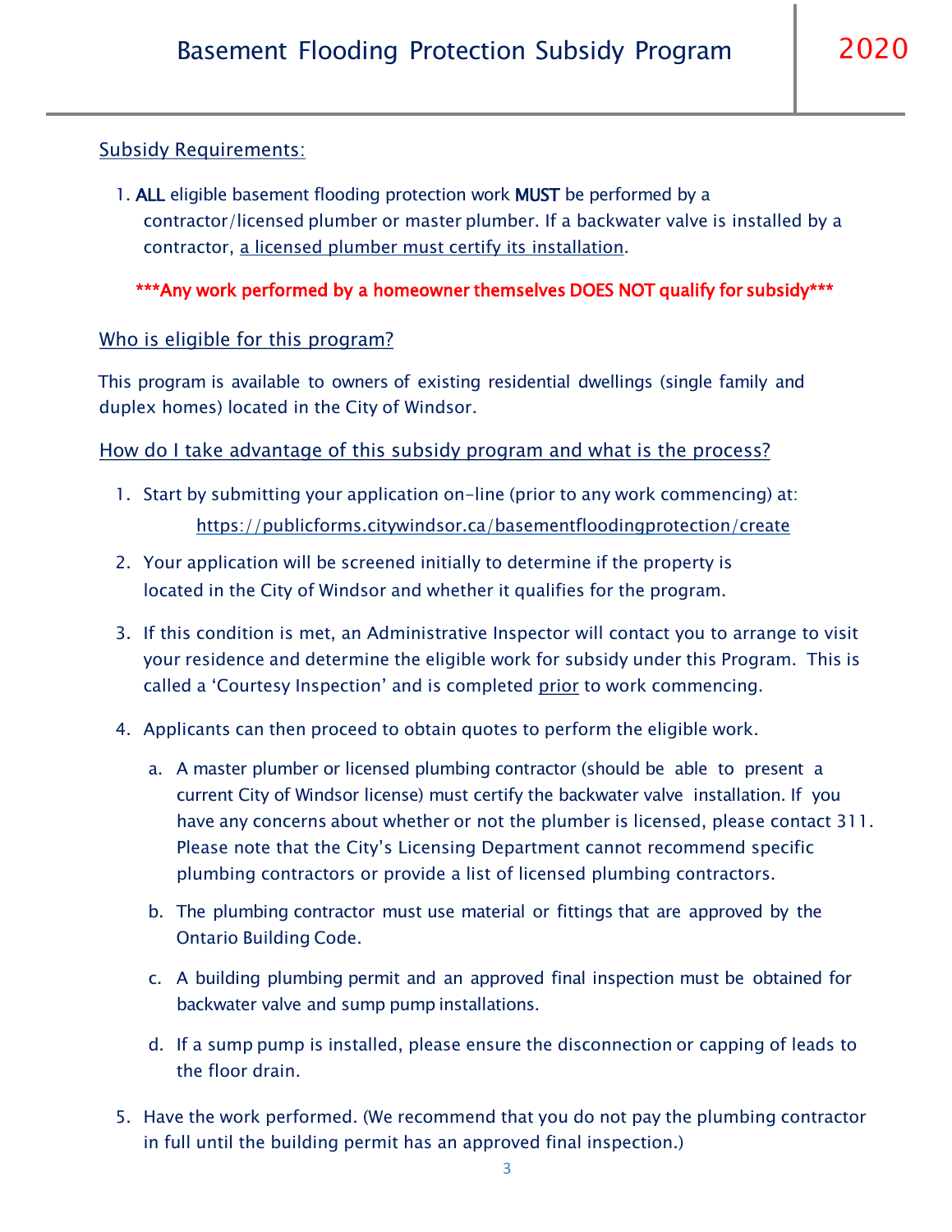### How do I receive the subsidy?

Once the Building/Plumbing Permit has an approved final inspection, please remit the following information in order to have the paperwork processed and a cheque issued for the eligible subsidy amount:

- 1. Original or pdf invoice(s) showing a cost breakdown of all charges; with the total amount paid, clearly marked as "Paid in Full."
- 2. Acknowledgement of Responsibility and Liability Waiver document signed by an owner of the property having authority to bind all owners of the property to the conditions in the Waiver (attached in this package).

### In Person or By Mail:

Basement Flooding Protection Subsidy Program Engineering Department - Right-of-Way Division 350 City Hall Square West, Suite 210 Windsor, Ontario N9A 6S1

### Via Email (pdf format):

Basement Flooding Protection Subsidy Program [engineeringdept@citywindsor.ca](mailto:engineeringdept@citywindsor.ca)

### Please Note:

- Subsidies for eligible work are subject to available funding and provided on a first- come, first-served basis.
- Subsidies are provided one time only for each eligible installation, per property, and on a no-fault basis.
- The Ontario Building Code does not allow backwater valves to be installed on buildings having more than one dwelling unit.
- The subsidy is available only to existing residential dwellings (single family, duplex and freehold townhomes), not residential dwellings in the planning stages or currently under construction.
- The property must have its downspouts already properly disconnected (or the owner agrees to have them disconnected in the future) from the City sewer system, where possible.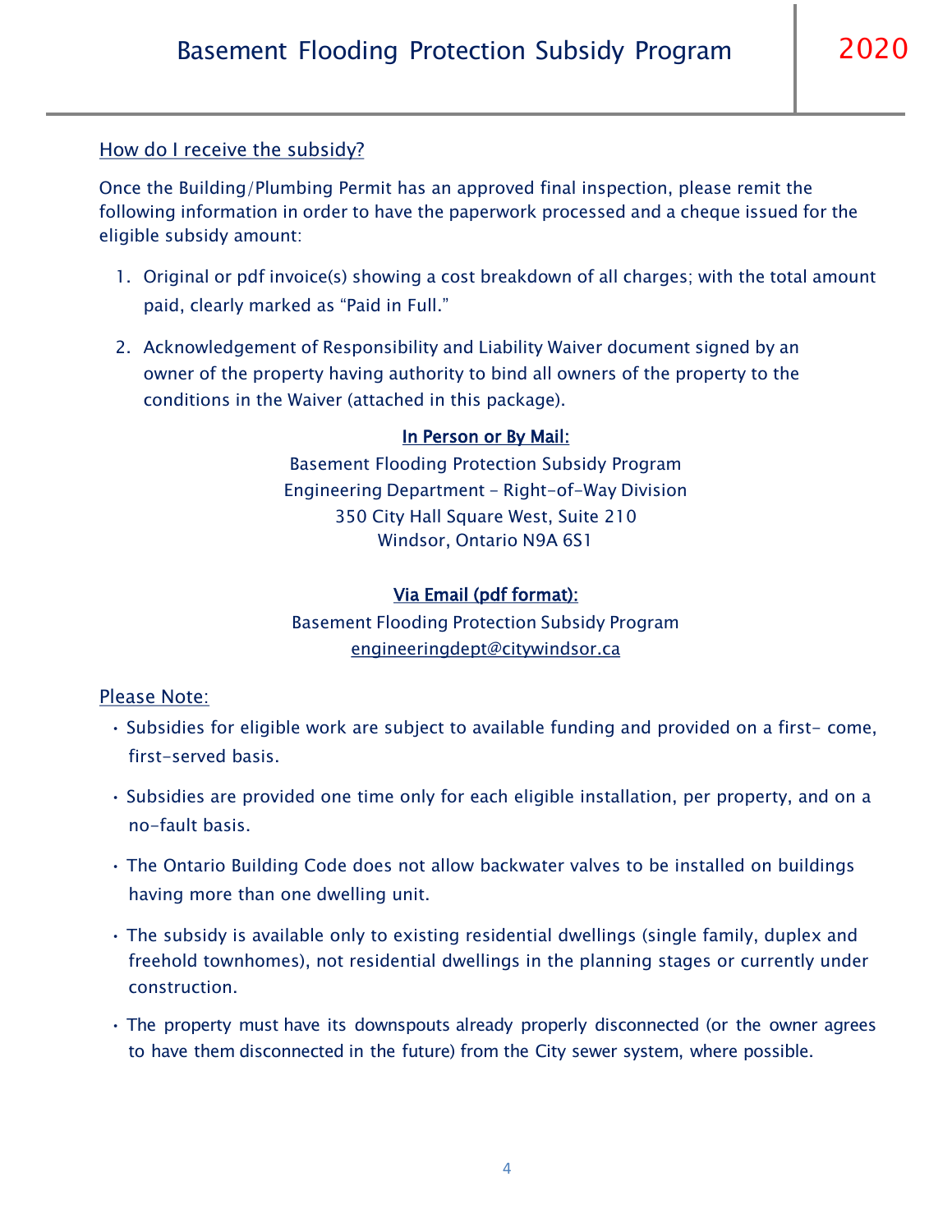# **SUBSIDY PROGRAM STEPS**

| $\mathbf{1}$<br>https://publicforms.citywindsor.ca/basementfloodingprotection/create |  |
|--------------------------------------------------------------------------------------|--|
| <b>COURTESY INSPECTION</b>                                                           |  |
| $\overline{2}$<br>City Inspector will call to schedule inspection prior to any work  |  |
| commencing with Property Owner                                                       |  |
| <b>OBTAIN QUOTES &amp; HIRE PLUMBER</b>                                              |  |
| 3<br>Plumber or Home Owner can take out the Permit                                   |  |
| (City does not need to see quotes)                                                   |  |
| <b>PLUMBER COMPLETES THE WORK</b>                                                    |  |
| 4<br>Final inspection occurs during installation                                     |  |
| <b>PAY THE PLUMBER</b>                                                               |  |
| ***Confirm the following prior to payment***<br>5                                    |  |
| <b>PERMIT was obtained</b><br>a)                                                     |  |
| b)<br><b>Work PASSED Final Inspection</b>                                            |  |
|                                                                                      |  |
| <b>SUBMIT DOCUMENTATION TO CITY FOR ASSESSMENT AND REBATE</b>                        |  |
| 6<br>Acknowledgement of Responsibility & Liability Waiver<br>a)                      |  |
| Itemized Original or PDF Invoice (marked PAID IN FULL)<br>b)                         |  |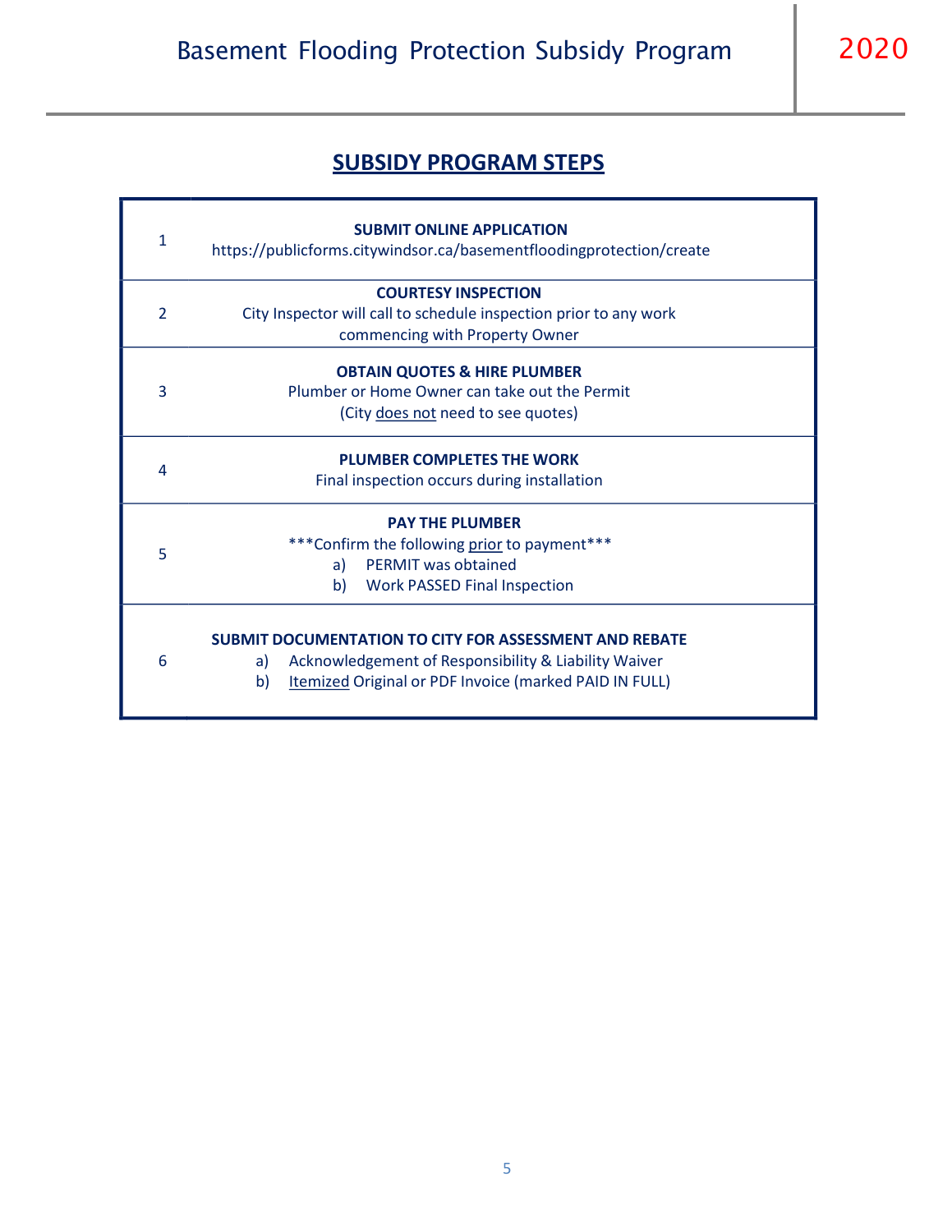| C. Release:<br><b>ACKNOWLEDGEMENT OF RESPONSIBILITY AND LIABILITY WAIVER</b><br>TO BE COMPLETED BY PROPERTY OWNER<br>ATTENTION: SIGNING THIS DOCUMENT IS A PRE-CONDITION TO PARTICIPATION IN THE BASEMENT<br>FLOODING PROTECTION SUBSIDY PROGRAM. BY SIGNING THIS LEGAL DOCUMENT YOU GIVE UP<br>CERTAIN LEGAL RIGHTS. PLEASE READ CAREFULLY.<br>You are entitled to obtain independent legal advice before signing.<br>In consideration for participation in the Basement Flooding Protection Subsidy Program [the "Program"], I/we, an<br>Applicant(s), understand, acknowledge, and agree that:<br>I/we am/are the owner(s) of the property stated herein;<br>a)<br>The Applicant(s) are fully and solely responsible for any and all work as carried out through the Program, including<br>b)<br>but not limited to, the choice of eligible contractors, the selection and/or installation of materials, the work,<br>improvements, and/or modifications conducted, and any and all other work procedures [collectively the "Work"],<br>regardless of whether said Work was carried out as part of, or in association with, the Program;<br>The Corporation of the City of Windsor [the "Corporation"] assumes no responsibility for the methods, workmanship,<br>C)<br>or any action or inaction, by the contractor, which the Applicant(s) may find to be unacceptable;<br>Any issues the Applicant(s) may have arising from the Work will be addressed by the Applicant(s) directly with the<br>$\mathsf{d}$<br>contractor, and the Corporation is not responsible for doing so;<br>e) Should any of the Work be removed within 5 years of the completion date, the total amount of the subsidy<br>provided through the program shall be repaid by the Applicant(s) to the Corporation;<br>The Corporation is entitled to disconnect the property's downspout, at the Corporation's cost.<br>f)<br>The Corporation assumes no responsibility or liability for any loss, damage, injury, expense, or any other matter that<br>g)<br>may arise, or that may be incurred, as a result of the Applicant(s)'s participation in Program, as a consequence of<br>any cause, including the negligence of the contractor, the Corporation, and/or their employees and/or agents.<br>Participation in the Program is not a guarantee by the Corporation that future flooding will not occur;<br>h)<br>The Applicant(s) hereby release and hold harmless the Corporation, its employees and/or agents, from any and all<br>i)<br>Claims associated with participating in Program, including losses from future sewer backups resulting from the<br>failure of any of the Work carried out under this Program, howsoever arising; |  |  |  |
|-----------------------------------------------------------------------------------------------------------------------------------------------------------------------------------------------------------------------------------------------------------------------------------------------------------------------------------------------------------------------------------------------------------------------------------------------------------------------------------------------------------------------------------------------------------------------------------------------------------------------------------------------------------------------------------------------------------------------------------------------------------------------------------------------------------------------------------------------------------------------------------------------------------------------------------------------------------------------------------------------------------------------------------------------------------------------------------------------------------------------------------------------------------------------------------------------------------------------------------------------------------------------------------------------------------------------------------------------------------------------------------------------------------------------------------------------------------------------------------------------------------------------------------------------------------------------------------------------------------------------------------------------------------------------------------------------------------------------------------------------------------------------------------------------------------------------------------------------------------------------------------------------------------------------------------------------------------------------------------------------------------------------------------------------------------------------------------------------------------------------------------------------------------------------------------------------------------------------------------------------------------------------------------------------------------------------------------------------------------------------------------------------------------------------------------------------------------------------------------------------------------------------------------------------------------------------------------------------------------------------------------------------------------------------------------------------------------------------------|--|--|--|
|                                                                                                                                                                                                                                                                                                                                                                                                                                                                                                                                                                                                                                                                                                                                                                                                                                                                                                                                                                                                                                                                                                                                                                                                                                                                                                                                                                                                                                                                                                                                                                                                                                                                                                                                                                                                                                                                                                                                                                                                                                                                                                                                                                                                                                                                                                                                                                                                                                                                                                                                                                                                                                                                                                                             |  |  |  |
|                                                                                                                                                                                                                                                                                                                                                                                                                                                                                                                                                                                                                                                                                                                                                                                                                                                                                                                                                                                                                                                                                                                                                                                                                                                                                                                                                                                                                                                                                                                                                                                                                                                                                                                                                                                                                                                                                                                                                                                                                                                                                                                                                                                                                                                                                                                                                                                                                                                                                                                                                                                                                                                                                                                             |  |  |  |
|                                                                                                                                                                                                                                                                                                                                                                                                                                                                                                                                                                                                                                                                                                                                                                                                                                                                                                                                                                                                                                                                                                                                                                                                                                                                                                                                                                                                                                                                                                                                                                                                                                                                                                                                                                                                                                                                                                                                                                                                                                                                                                                                                                                                                                                                                                                                                                                                                                                                                                                                                                                                                                                                                                                             |  |  |  |
|                                                                                                                                                                                                                                                                                                                                                                                                                                                                                                                                                                                                                                                                                                                                                                                                                                                                                                                                                                                                                                                                                                                                                                                                                                                                                                                                                                                                                                                                                                                                                                                                                                                                                                                                                                                                                                                                                                                                                                                                                                                                                                                                                                                                                                                                                                                                                                                                                                                                                                                                                                                                                                                                                                                             |  |  |  |
|                                                                                                                                                                                                                                                                                                                                                                                                                                                                                                                                                                                                                                                                                                                                                                                                                                                                                                                                                                                                                                                                                                                                                                                                                                                                                                                                                                                                                                                                                                                                                                                                                                                                                                                                                                                                                                                                                                                                                                                                                                                                                                                                                                                                                                                                                                                                                                                                                                                                                                                                                                                                                                                                                                                             |  |  |  |
|                                                                                                                                                                                                                                                                                                                                                                                                                                                                                                                                                                                                                                                                                                                                                                                                                                                                                                                                                                                                                                                                                                                                                                                                                                                                                                                                                                                                                                                                                                                                                                                                                                                                                                                                                                                                                                                                                                                                                                                                                                                                                                                                                                                                                                                                                                                                                                                                                                                                                                                                                                                                                                                                                                                             |  |  |  |
|                                                                                                                                                                                                                                                                                                                                                                                                                                                                                                                                                                                                                                                                                                                                                                                                                                                                                                                                                                                                                                                                                                                                                                                                                                                                                                                                                                                                                                                                                                                                                                                                                                                                                                                                                                                                                                                                                                                                                                                                                                                                                                                                                                                                                                                                                                                                                                                                                                                                                                                                                                                                                                                                                                                             |  |  |  |
|                                                                                                                                                                                                                                                                                                                                                                                                                                                                                                                                                                                                                                                                                                                                                                                                                                                                                                                                                                                                                                                                                                                                                                                                                                                                                                                                                                                                                                                                                                                                                                                                                                                                                                                                                                                                                                                                                                                                                                                                                                                                                                                                                                                                                                                                                                                                                                                                                                                                                                                                                                                                                                                                                                                             |  |  |  |
|                                                                                                                                                                                                                                                                                                                                                                                                                                                                                                                                                                                                                                                                                                                                                                                                                                                                                                                                                                                                                                                                                                                                                                                                                                                                                                                                                                                                                                                                                                                                                                                                                                                                                                                                                                                                                                                                                                                                                                                                                                                                                                                                                                                                                                                                                                                                                                                                                                                                                                                                                                                                                                                                                                                             |  |  |  |
|                                                                                                                                                                                                                                                                                                                                                                                                                                                                                                                                                                                                                                                                                                                                                                                                                                                                                                                                                                                                                                                                                                                                                                                                                                                                                                                                                                                                                                                                                                                                                                                                                                                                                                                                                                                                                                                                                                                                                                                                                                                                                                                                                                                                                                                                                                                                                                                                                                                                                                                                                                                                                                                                                                                             |  |  |  |
|                                                                                                                                                                                                                                                                                                                                                                                                                                                                                                                                                                                                                                                                                                                                                                                                                                                                                                                                                                                                                                                                                                                                                                                                                                                                                                                                                                                                                                                                                                                                                                                                                                                                                                                                                                                                                                                                                                                                                                                                                                                                                                                                                                                                                                                                                                                                                                                                                                                                                                                                                                                                                                                                                                                             |  |  |  |
|                                                                                                                                                                                                                                                                                                                                                                                                                                                                                                                                                                                                                                                                                                                                                                                                                                                                                                                                                                                                                                                                                                                                                                                                                                                                                                                                                                                                                                                                                                                                                                                                                                                                                                                                                                                                                                                                                                                                                                                                                                                                                                                                                                                                                                                                                                                                                                                                                                                                                                                                                                                                                                                                                                                             |  |  |  |
|                                                                                                                                                                                                                                                                                                                                                                                                                                                                                                                                                                                                                                                                                                                                                                                                                                                                                                                                                                                                                                                                                                                                                                                                                                                                                                                                                                                                                                                                                                                                                                                                                                                                                                                                                                                                                                                                                                                                                                                                                                                                                                                                                                                                                                                                                                                                                                                                                                                                                                                                                                                                                                                                                                                             |  |  |  |
|                                                                                                                                                                                                                                                                                                                                                                                                                                                                                                                                                                                                                                                                                                                                                                                                                                                                                                                                                                                                                                                                                                                                                                                                                                                                                                                                                                                                                                                                                                                                                                                                                                                                                                                                                                                                                                                                                                                                                                                                                                                                                                                                                                                                                                                                                                                                                                                                                                                                                                                                                                                                                                                                                                                             |  |  |  |
|                                                                                                                                                                                                                                                                                                                                                                                                                                                                                                                                                                                                                                                                                                                                                                                                                                                                                                                                                                                                                                                                                                                                                                                                                                                                                                                                                                                                                                                                                                                                                                                                                                                                                                                                                                                                                                                                                                                                                                                                                                                                                                                                                                                                                                                                                                                                                                                                                                                                                                                                                                                                                                                                                                                             |  |  |  |
|                                                                                                                                                                                                                                                                                                                                                                                                                                                                                                                                                                                                                                                                                                                                                                                                                                                                                                                                                                                                                                                                                                                                                                                                                                                                                                                                                                                                                                                                                                                                                                                                                                                                                                                                                                                                                                                                                                                                                                                                                                                                                                                                                                                                                                                                                                                                                                                                                                                                                                                                                                                                                                                                                                                             |  |  |  |
|                                                                                                                                                                                                                                                                                                                                                                                                                                                                                                                                                                                                                                                                                                                                                                                                                                                                                                                                                                                                                                                                                                                                                                                                                                                                                                                                                                                                                                                                                                                                                                                                                                                                                                                                                                                                                                                                                                                                                                                                                                                                                                                                                                                                                                                                                                                                                                                                                                                                                                                                                                                                                                                                                                                             |  |  |  |